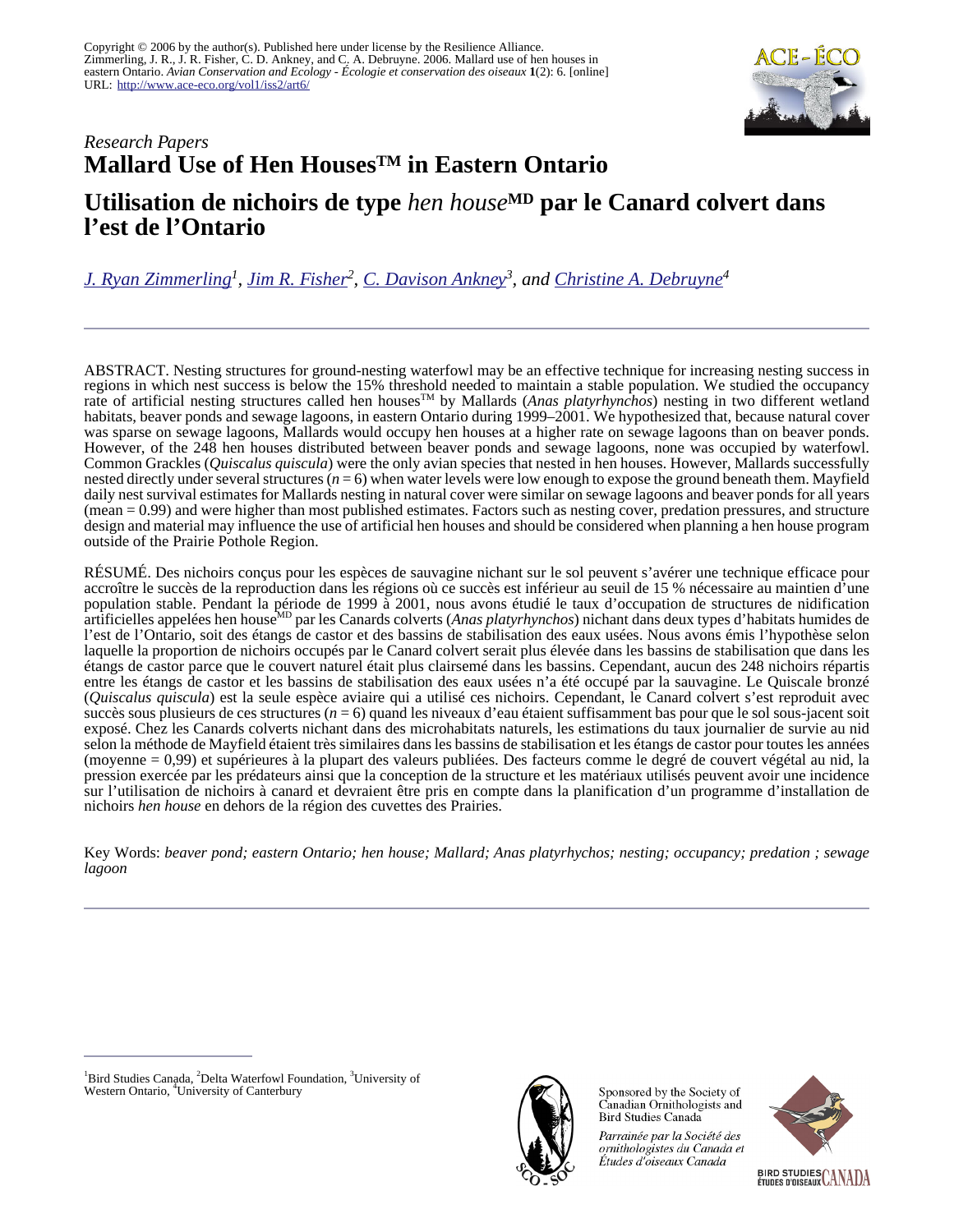### **INTRODUCTION**

In an effort to improve regional nest success, waterfowl managers have used a variety of techniques aimed at increasing suitable nesting cover and decreasing predation (see West and Messmer 2004). That elevated overwater artificial nesting structures increase waterfowl production is not a new concept (e.g., Bishop and Barratt 1970). According to Bishop and Barratt (1970), Bellrose (1980), and McNichol et al. (1997), nesting structures have proved useful in managing species such as such as Wood Ducks (*Aix sponsa*), Hooded Mergansers (*Lophodytes cucullatus*), and Giant Canada Geese (*Branta canadensis maxima*).

Using nesting structures to increase nest success for ground-nesting waterfowl has received much attention in the Prairie Pothole Region (PPR) of Canada and the United States because it is the most important breeding ground for North American ducks (Bellrose 1980). For decades, the PPR has been subjected to intense agricultural practices and, consequently, a substantial loss of waterfowl breeding habitat. As a result, nesting hens and predators tend to concentrate in areas of suitable habitat, thus creating ecological traps in which rates of nest predation are exceedingly high and nesting success is lower than the 15% threshold required to maintain a stable population (e.g., Cowardin et al. 1985, Johnson et al. 1989, Greenwood et al. 1995). It is important to acknowledge, however, that nesting structures only improve nest success for those species that use them and that the continued loss of natural wetland habitats will be reversed only by sound land-management practices that address waterfowl habitat requirements.

The hen house<sup>TM</sup> or nesting tunnel has been promoted by Delta Waterfowl for ground-nesting ducks and has become the most commonly used artificial nesting structure by waterfowl managers in the PPR because it is relatively inexpensive to build and requires less maintenance than other types of nesting structures (see Eskowich et al. 1998). More importantly, hen houses in the PPR consistently show rates of occupancy and nest success greater than 70% (e.g., Kowalchuk 1996, Eskowich et al. 1998, Yerkes and Kowalchuk 1999, Artmann et al. 2001) because their placement over water deters most mammalian predators (Doty 1979). In the PPR, Mallards (*Anas platyrhynchos*) are the most abundant duck species and make up more than 95% of the occupants of hen houses, but other species, including Redhead (*Aythya americana*), Canvasback (*A. valisineria*), Bluewinged Teal (*Anas discors*), and American black duck (*A. rubripes*) also use hen houses (Fisher 2004).

The economic efficiency of using nesting structures to increase waterfowl production depends on their occupancy rate. Mallard preference for hen houses relative to other types of nesting structures such as baskets has been well documented in the PPR (e.g., Doty 1979, Haworth and Higgins 1993, Eskowich et al. 1998). Occupancy rates of hen houses have ranged from no use (Sidle and Arnold 1982) to more than 70% (Eskowich et al. 1998) within 2 yr of the structures being erected. Several researchers have suggested that occupancy rates of hen houses by ground-nesting waterfowl should be higher in wetland habitats in which natural nesting cover is sparse, but the available evidence is equivocal (Artmann et al. 2001, Stafford et al. 2002, Chouinard 2003).

Extensive erection of hen houses by waterfowl managers outside of the PPR has been limited, in part because loss of nesting habitat has been less severe (but see Knowlton and Zolnowski 2000). Nonetheless, as breeding habitat declines with continued encroachment by agricultural, industrial, and residential developments in regions outside of the PPR, a hen house program may become necessary for locally increasing nesting success of species such as Mallards, especially in combination with improvements in habitat (see Evrard 1996). Consequently, the primary objective of this study was to determine if Mallards, the most common ground-nesting duck in eastern Ontario, would use hen houses and, if so, whether the occupancy rate would differ between sewage lagoon complexes and beaver ponds. We hypothesized that, because available nesting cover on sewage lagoons was sparse relative to beaver ponds, Mallards would occupy more hen houses at a faster rate on sewage lagoons than on beaver ponds.

#### **METHODS**

#### Study area

We studied ground-nesting waterfowl nesting on wetlands in eastern Ontario from the town of Cobden (45° 40' N, 77° 10' W) east to Vankleek Hill (45° 35' N, 74° 40' W) from 1999 to 2001.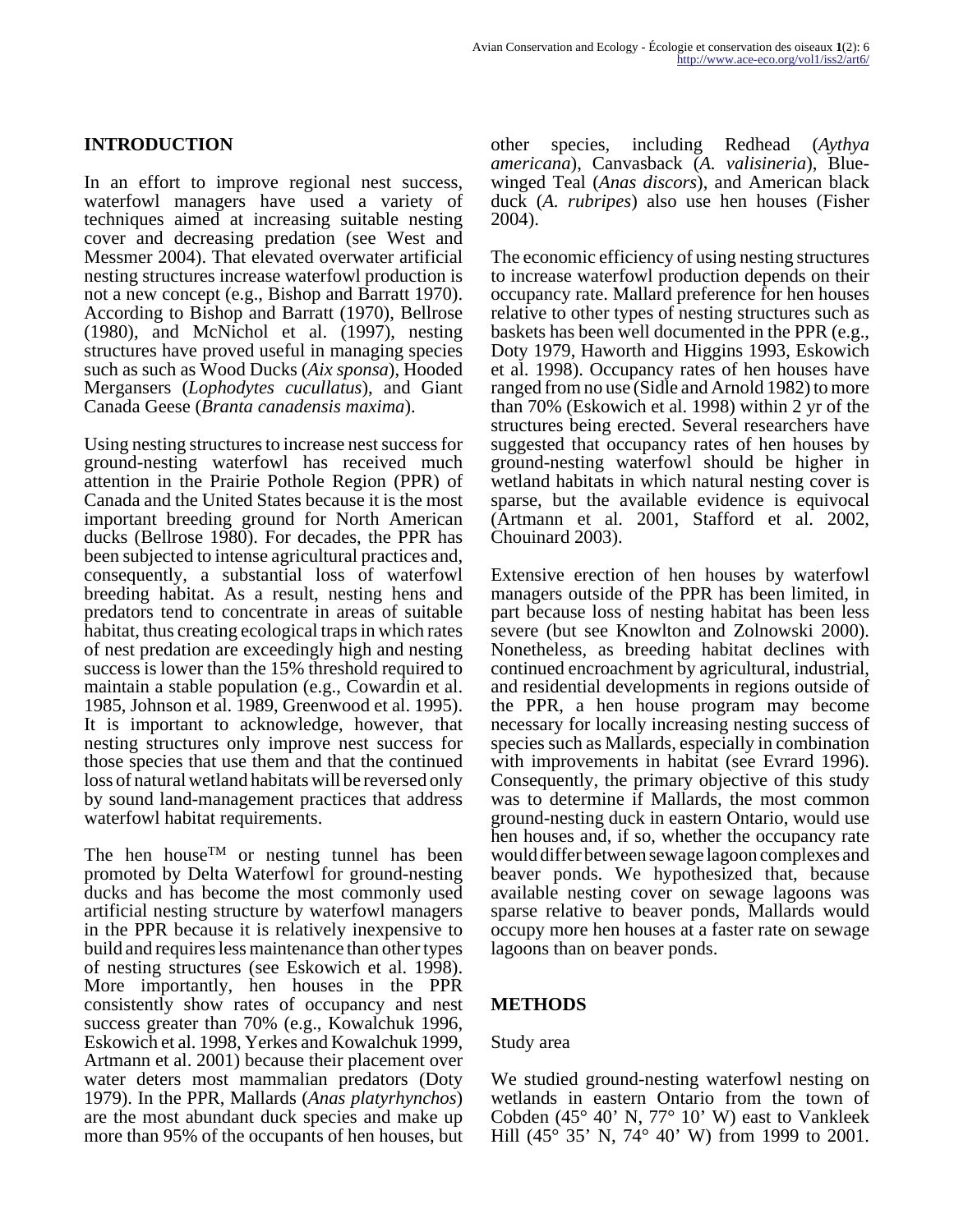Wetlands in the study area included 31 small (0.5– 3.5 ha) beaver ponds, hereafter called "ponds," and nine municipal sewage lagoon complexes or secondary waste water treatment facilities, hereafter called "lagoons." On average, lagoons comprised three 1.5–4.0 ha lagoon "cells"  $(n_{\text{cells}} = 31)$ . Extensive data have demonstrated that the availability of aquatic invertebrates is higher in lagoons than in other aquatic habitats, including beaver ponds, and, consequently, waterfowl often nest there at higher densities (e.g., Swanson 1977, Piest and Sowls 1985, Richardson and Knapton 1993). Cattails (*Typha* spp.) and rushes (*Carex* spp.) dominated the emergent vegetation on both ponds and lagoons, but most lagoons had only a thin strip of cattails, i.e., 1–3 m, around their perimeters, whereas ponds had much more extensive emergent vegetation. Grasses, which attained a maximum height of 1.0 m, were the dominant terrestrial vegetation surrounding lagoon cells. Agricultural crops of small grains and hay- and old fields surrounded lagoon complexes, and two lagoons were also close to mixed deciduous forests. Chainlink fence or barbed-wire fence surrounded all the lagoon complexes. In comparison, ponds were bordered by mixed deciduous forests of sugar maple (*Acer saccharum*), eastern white pine (*Pinus strobus*), and eastern white-cedar (*Thuja occidentalis*). Thick stands of speckled alder (*Alnus incana*) were present at the periphery of some ponds.

Time of ice breakup in spring was similar for both lagoons and ponds, with the exception of one aerated lagoon cell, which became ice-free earlier. Pond water levels did not fluctuate more than 1 m seasonally or annually during the study period. In contrast, water depth varied, on average, 1.75 m seasonally, in a range of 0–3 m, within and among sewage lagoon complexes, and large fluctuations in water depth usually occurred in May and October.

#### Field methods

In February 1999, when sewage lagoons and beaver ponds were ice-covered, four hen houses were erected equidistantly apart 1–3 m from the edge of the emergent vegetation at each wetland site. It was thought that four hen houses per wetland site were sufficient to provide nesting hens with several alternatives to determine if orientation and placement were important factors of occupancy rate (but see Chouinard 2003). Hen house design was similar to the carpet-style design described by Artmann et al. (2001) and consisted of a 1.0 m tunnel

constructed with a wire mesh, lined with a layer of porous polypropylene carpet rolled into a cylinder 0.3 m in diameter and secured onto a wooden plank. To prevent collapse because of heavy snowfall or freezing rain during the winter, re-enforcement rings made of steel rods 6 mm in diameter were placed in all hen houses. Each structure was then attached to a metal pole with a 0.6 m section of PVC tube 0.2 m in diameter as a predator guard. Hen houses were half-filled with brome grass (*Bromus* spp.). A total of 248 carpet-style hen houses were equally distributed between lagoons and beaver ponds. Each year, before the arrival of hens on the nesting grounds, necessary repairs and maintenance along with the replacement of nesting material were performed for all hen houses. Hen houses were positioned 1 m above the average water level with all entrances perpendicular to the prevailing wind. Some hen houses were reinforced with a second pole to stabilize structures in extreme winds.

Hen houses were checked at least once weekly for evidence of nesting attempts and the presence of eggs from April to July. In addition, we searched all emergent vegetation weekly, and all vegetation within 25 m of the perimeter of each lagoon cell and beaver pond every other week for waterfowl nesting in adjacent cover. When a nest was located, we determined the species either visually, if the hen was present, or by breast feathers and egg size and color. Nest sites were mapped, and the fate of each nest recorded on repeat visits. Inspections of eggshell and membrane remains were used to determine if eggs hatched or had been destroyed by a predator. Using the Mayfield method (Mayfield 1961, 1975), we calculated the daily survival rates of nests across all years for lagoons and ponds, respectively. The Mayfield daily survival rate is the probability that nests will survive until the next day. Standard errors for Mayfield estimates were calculated using methods described by Johnson (1979)

### **RESULTS**

No waterfowl nests were found in hen houses during 1999–2001. Common Grackles (*Quiscalus quiscula;*  $n = 23$ ) were the only avian species that nested in hen houses. However, Mallards successfully nested directly under six hen houses on lagoons when water levels were low enough to expose the ground beneath them. Although none of the hen houses on lagoons were occupied, we located a total of 144 Mallard nests in the emergent vegetation or the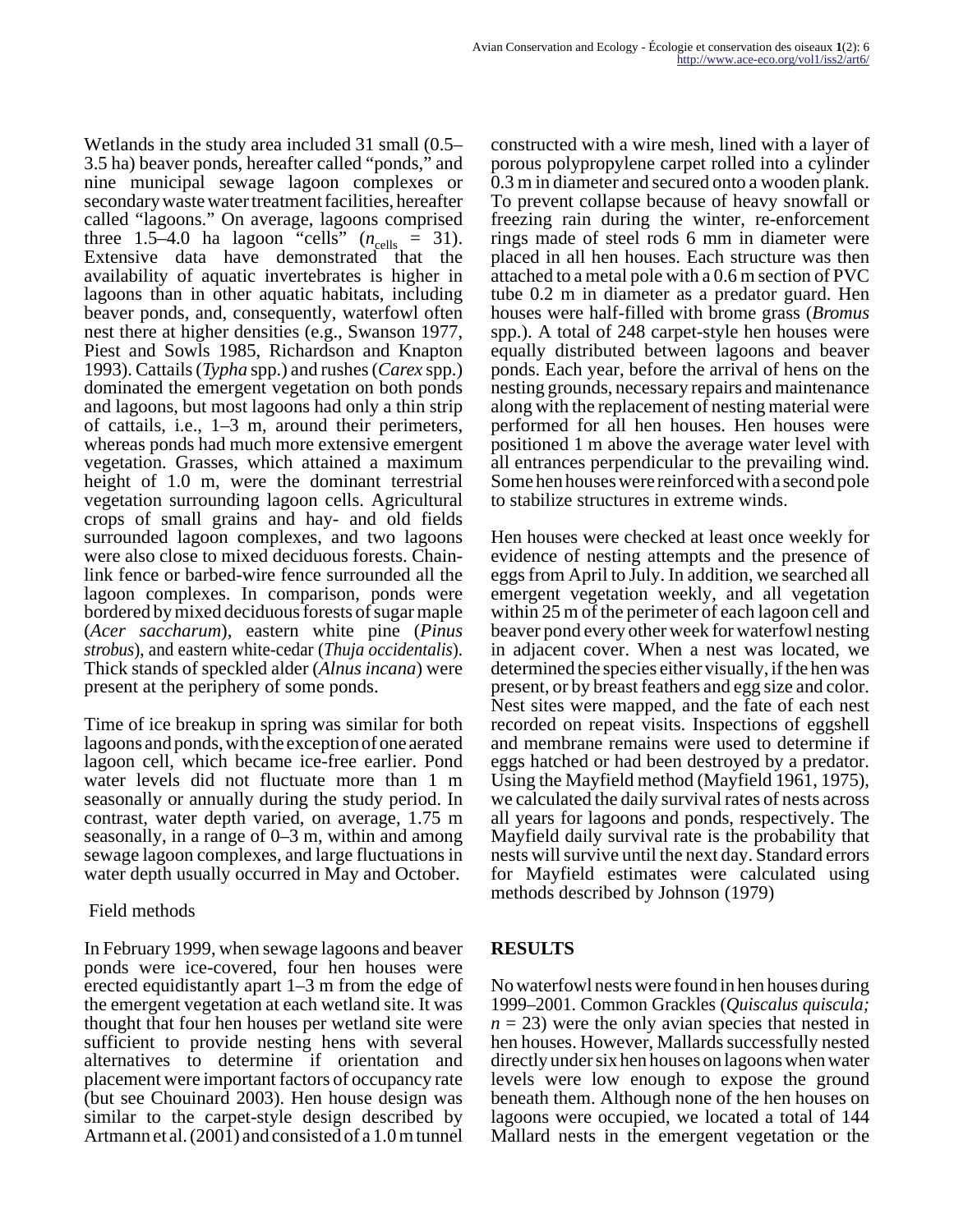ground cover around lagoons (mean  $= 4.9 \pm 3.2$  SD per lagoon complex per year). We located 25 Mallard nests on ponds during the same period (mean  $0.26 \pm 0.20$  per pond per year). During the 3 yr of this study,  $14$  of the  $144$  (10%) ground nests that we monitored at lagoons and four of 25 (17%) found on beaver ponds were depredated during the breeding season. Mayfield daily nest survival rates were similar on both lagoons (mean<sub>1999-2001</sub> = 0.9913  $\pm$  0.0023) and ponds (mean<sub>1999-2001</sub> = 0.9895  $\pm$  0.0067).

### **DISCUSSION**

In many areas of the Prairie Pothole Region (PPR), e.g., northeastern North Dakota, Mallards occupy more than 75% of available hen houses (Eskowich et al. 1998). Occupancy rates tend to be low during the first year or two after nesting structures are erected, but increase thereafter as females that have successfully nested, and their offspring, return to nest in hen houses (Artmann et al. 2001). Mallard occupancy of hen houses is expected to be highest in nesting structures in areas in which natural nesting cover is scarce because structures and natural cover "compete" for females (Cowardin et al. 1985). We therefore hypothesized that Mallards would use hen houses at a higher rate on sewage lagoons than on beaver ponds in eastern Ontario. Although 248 hen houses were erected throughout eastern Ontario, a number comparable to hen-house occupancy studies in the PPR, these structures were never occupied in either wetland habitat.

Early research assessing nesting structure designs similar to hen houses in the PPR also found zero occupancy. In North Dakota, Sidle and Arnold (1982) placed 17 covered cylinders in waterfowl production areas (WPAs), but they were never occupied during the 2-yr study period. Lee et al. (1968) used a mailbox tunnel design consisting of a wood base with aluminium arched over the base; none were ever used by waterfowl. These authors did not examine possible factors associated with the zero occupancy of these nesting structures.

One possible explanation for the lack of hen house use in eastern Ontario is that Mallards and other ground-nesting waterfowl were not limited by safe nesting habitat and hence did not search for additional nest sites such as hen houses. However, evidence that the availability of nesting cover is an important factor determining the occupancy rate of hen houses is equivocal. In North Dakota, Artmann et al. (2001) found that, 2 yr after hen houses were erected, the occupancy rate of structures placed in areas in which nesting cover was relatively abundant was four times higher (17.8%) than in areas in which cover was sparse (3.9%). However, this difference was largely a function of greater Mallard density in the areas with abundant nesting cover. In Minnesota, nesting structure occupancy was positively related to vegetation height and density early in the nesting season, but the relationship was negative later in the season (Bremicker 2004). Kowalchuk (1996) suggested that habitat quality could affect the number of hens that nest in nesting structures in the Prairie Pothole Region, but found no meaningful differences in coarse- or fine-scale habitat around occupied structures and unoccupied structures. Although little is known about nest site selection by Mallards in eastern Ontario, the ground cover and upland habitat around beaver ponds in our study area appeared suitable for ground-nesting waterfowl (see Merendino and Ankney 1994), especially in comparison to the Prairie Pothole Region. Conversely, nesting cover around lagoons, especially early in the breeding season, was structurally simple and consisted mainly of flattened cattails and grasses from the previous year. Indeed, the sparse nesting cover on and around lagoons facilitated nest searching and, in addition to higher nesting density, likely contributed to the higher number of nests that we located on sewage lagoons vs. beaver ponds.

Intuitively, differences in the availability of quality nesting cover on lagoons and ponds should have resulted in different rates of nest predation or nest success between these two habitats, but it did not. Rates of nest predation on ground-nesting Mallards were similar on lagoons and on ponds in eastern Ontario and were much lower than the 70% or greater reported in the Prairie Pothole Region (PPR; e.g., Phillips et al. 2003, Sovada et al. 2005). Consequently, nest success (> 80%) and Mayfield daily nest survival rates  $(> 0.99)$  were several-fold higher than for ground-nesting Mallards in many regions of the PPR (Beauchamp et al. 1996), but similar to that reported for Mallards occupying hen houses (Artmann et al. 2001). In the PPR, habitat changes and human activities have increased the distribution and abundance of some predators at the expense of ground-nesting waterfowl (Sargeant et al. 1993, Greenwood and Sovada 1998). For example, raccoons (*Procyon lotor*) have benefited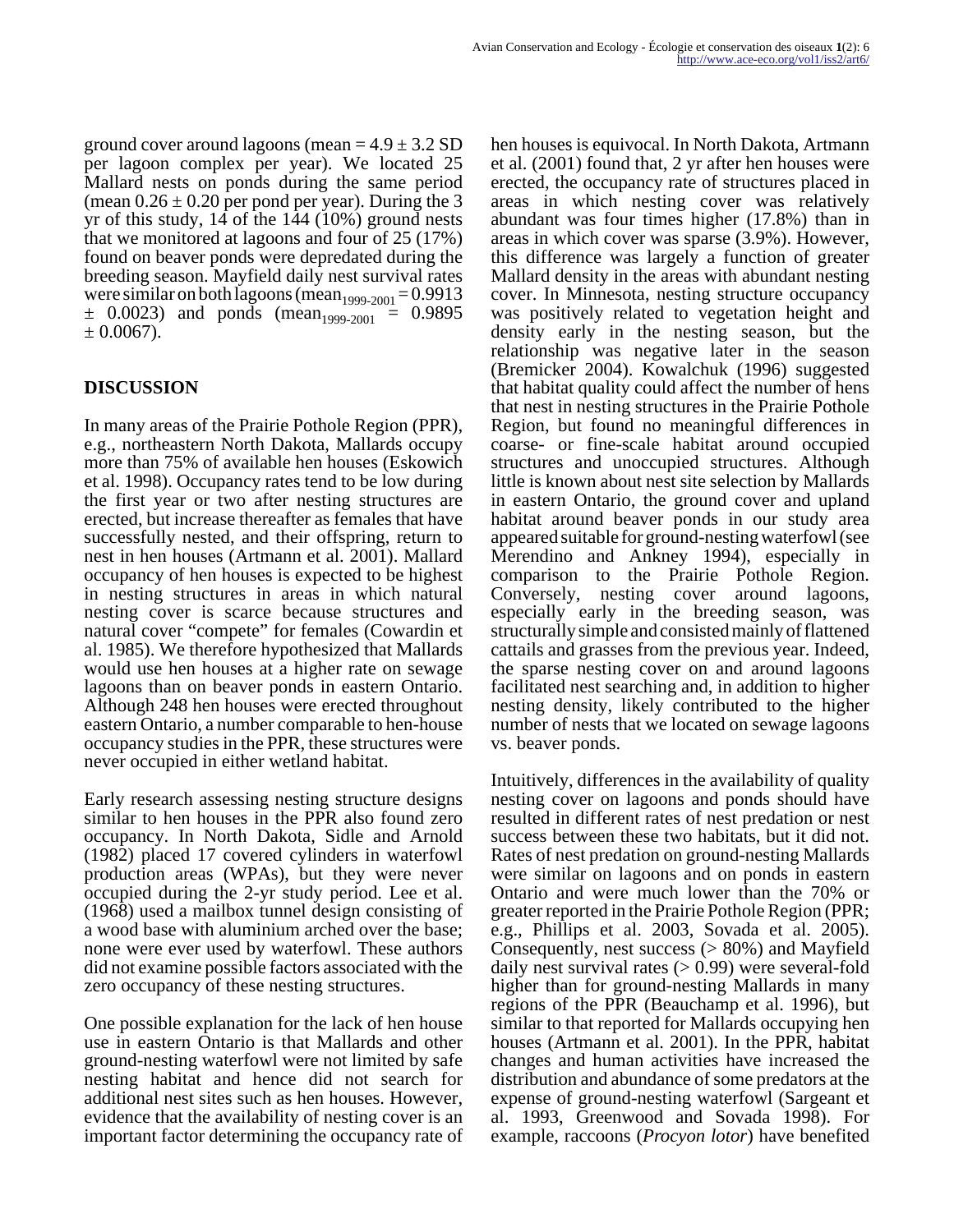from the increased availability of grain, buildings, and trees on the prairies. Moreover, red foxes (*Vulpes vulpes*), the principal predators of nesting ducks and eggs in the PPR, have replaced large predators such as the gray wolf (*Canis lupus)* and the coyote (*C. latrans*; Johnson et al. 1989, Sovada et al. 1995). Factors such as chain-link fences and agricultural areas devoid of trees surrounding most lagoons may have been responsible for the relatively low rate of predation found on lagoons despite sparse nesting cover early in the nesting season (Stafford et al. 2002). Hence, compared to Mallards in the PPR, the increased safety of nesting sites provided by hen houses may be less important to ground-nesting Mallards in our study area in eastern Ontario because their nesting success was so high.

The factors that prompt an individual female Mallard to nest in a hen house are unknown. We acknowledge that subtle details of construction, materials, and/or placement may have been involved in the zero occupancy that we found. Notably, Mallards have occupied flax-style hen houses concealed with eastern white cedar (*Thuja occidental*) limbs erected along lakeshores with large stands of cattail 50 km south of our study area in eastern Ontario (F. Girdwood, *unpublished data*). This other type of hen house design, commonly used in the PPR, was not used in this study because of initial concerns related to its construction, and it was thought that carpet-style hen houses would be easier and more cost-effective to maintain on a long-term basis (see Kowalchuk 1996). However, when given a choice, Mallards in the PPR preferred the flaxstyle hen house vs. a more artificial design similar to the carpet-style hen house (65 vs. 35%, respectively) that we used (Kowalchuk 1996; also see Yerkes 1999).

# **CONCLUSION**

Clearly, there is a lack of understanding about the factors that influence the use of hen houses in eastern Ontario. Currently, waterfowl managers in the Lower Great Lakes region of southern Ontario and Pennsylvania are interested in establishing a hen house program (S. Petrie, *personal communication*). Given regional variability in structure occupancy, several factors including structure design and material, nest habitat cover, and predation pressures should be considered before establishing Mallard hen house programs outside of the Prairie Pothole Region.

*Responses to this article can be read online at: <http://www.ace-eco.org/vol1/iss2/art6/responses/>*

### **Acknowledgments:**

*We are grateful to J. P Savard and two anonymous reviewers for constructive comments that greatly improved this manuscript. J. Hughes, T. Arnold, and S. Petrie provided helpful editorial comments on this manuscript. We thank K. Ash, R. Blackburn, G. Craigie, T. Dupuis, B. Frie, D. McIntosh, L. Pilon, S. Meyer, T. Talvila, B. Wallace, R. B. Zimmerling, and J. M. Zimmerling for field assistance during this study. We also would like to thank all of the volunteers who assisted in the construction of nesting structures during the winter of 1998. Financial support was provided by Delta Waterfowl, the University of Western Ontario, and a Natural Sciences and Engineering Research Council Postgraduate Scholarship to JRZ and an operating grant to CDA.*

# **LITERATURE CITED**

**Artmann, M. J., I. J. Ball, and T. W. Arnold.** 2001. Influence of perennial upland cover on occupancy of nesting structures by Mallards in northeastern North Dakota. *Wildlife Society Bulletin* **29**: 232-238.

**Beauchamp, W. D., R. R. Koford, T. D. Nudds, R. G. Clark, and D. H. Johnson.** 1996. Long-term declines in nest success of prairie ducks. *Journal of Wildlife Management* **60**:247-257.

**Bellrose, F. C.** 1980. *Ducks, geese and swans of North America.* Third edition. Stackpole Books, Harrisburg, Pennsylvania, USA.

**Bishop, R. A., and R. Barratt.** 1970. Use of artificial nest baskets by Mallards. *Journal of Wildlife Management* **34**:734-738.

**Bremicker, T.** 2004. *Minnesota Department of Natural Resources Section of Wildlife annual report, July 1, 2002-June 30, 2003.* [online] URL: [http://fi](http://files.dnr.state.mn.us/wildlife/annualreport2003.pdf) [les.dnr.state.mn.us/wildlife/annualreport2003.pdf.](http://files.dnr.state.mn.us/wildlife/annualreport2003.pdf)

**Chouinard, M. D.** 2003. *Experimental evaluation of duck nesting structures in prairie-parkland Canada.* Thesis. Mississippi State University,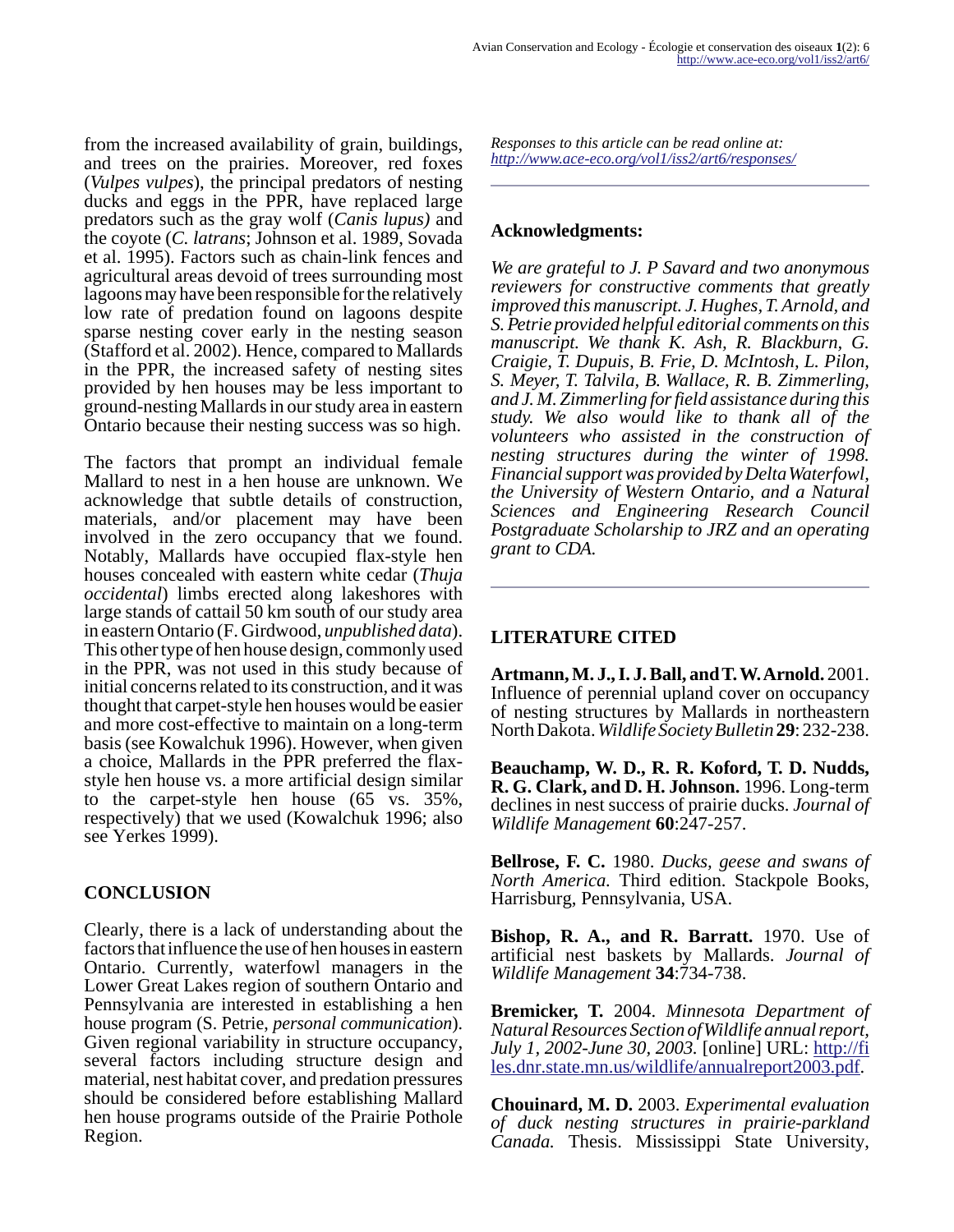Mississippi State, Mississippi, USA.

**Chouinard, M. D., R. M. Kaminski, P. D. Gerard, and S. J. Dinsmore.** 2005. Experimental evaluation of duck nesting structures in Prairie Parkland Canada. *Wildlife Society Bulletin* **33**:1321-1329.

**Cowardin, L. M., D. S. Gilmer, and C. W. Shaiffer.** 1985. Mallard recruitment in the agricultural environment of North Dakota. *Wildlife Monographs* **92**:1-37.

**Doty, H. A.** 1979. Duck nest structure evaluations in prairie wetlands. *Journal of Wildlife Management* **43**:976-979.

**Eskowich, K., D. McKinnon, G. Brewster, and K. Belcher.** 1998. Preference and use of nest baskets and nest tunnels by Mallards in the parkland of Saskatchewan. *Wildlife Society Bulletin* **26**:881-885.

**Evrard, J. O.** 1996. *Waterfowl use of nesting structures in northwest Wisconsin.* Research Management Findings No. 39. Wisconsin Department of Natural Resources, Madison, Wisconsin, USA.

**Fisher, J.** 2004. Hen house: If you build it, they will come. [online] URL: [http://www.deltawaterfowl.org/](http://www.deltawaterfowl.org/ddp/ddp.php) [ddp/ddp.php](http://www.deltawaterfowl.org/ddp/ddp.php)

**Greenwood, R. J., A. B. Sargeant, D. H. Johnson, L. M. Cowardin, and T. L. Shaffer.** 1995. Factors associated with duck nest success in the Prairie Pothole Region of Canada. *Wildlife Monographs* **128**:1-57.

**Greenwood, R. J., and M. A. Sovada.** 1998. Population trends for Prairie Pothole carnivores. Pages 461-463 *in* M. J. Mac, P. A. Opler, C. E. Puckett Haecker, and P. D. Doran, editors. *Status and trends of the nation's biological resources.* Volume 1. U.S. Department of Interior, U.S. Geological Survey, Reston, Virginia, USA.

**Haworth, M., and K. F. Higgins.** 1993. Waterfowl use and production from nesting baskets and bales in South Dakota wetlands. *Prairie Naturalist* **25**:149-160.

**Johnson, D. H.** 1979. Estimating nest success: the Mayfield method and an alternative. *Auk* **96**:651-661.

**Johnson, D. H., A. B. Sargeant, and R. J. Greenwood.** 1989. Importance of individual species of predators on nesting success of ducks in the Canadian Prairie Pothole Region. *Canadian Journal of Zoology* **67**:291-297.

**Knowlton, S., and K. R. Zolnowski.** 2000. *Construction and placement of cylinder nesting structures for puddle ducks.* Technical Note. New York State Bureau of Wildlife, Albany, New York, USA.

**Kowalchuk. T.** 1996. *Comparison of two nesting structures for Mallards in pothole habitat in Minnesota and Manitoba.* Thesis. University of Manitoba, Winnipeg, Canada.

**Lee, F. B., A. D. Kruse, and W. H. Thornsberry.** 1968. New fashions for the duck marsh. *Naturalist* **19**:27-32.

**Mayfield, H.** 1961. Nesting sccuess calculated from exposure. *Wilson Bulleton* **73**:255-261.

**Mayfield, H.** 1975. Suggestions for calculating nest success. *Wilson Bulletin* **87**:456-466.

**McNichol, D. K., R. A. Walton, and M. L. Mallory.** 1997. Monitoring nest box use by cavitynesting ducks on acid-stressed lakes in Ontario, Canada. *Wildlife Biology* **3**:1-12.

**Merendino, M. T., and C. D. Ankney.** 1994. Habitat use by Mallards and American black ducks breeding in central Ontario. *Condor* **96**:411-421.

**Phillips, M. L., W. R. Clark, M. A. Sovada, D. J. Horn, R. R. Koford, and R. J. Greenwood.** 2003. Predator selection of prairie landscape features and its relation to duck nest success. *Journal of Wildlife Management* **67**:104-114.

**Piest, L. A., and L. K. Sowls.** 1985. Breeding duck use of a sewage marsh in Arizona. *Journal of Wildlife Management* **49**:580-585.

**Richardson, M., and R. W. Knapton.** 1993. Regional use, selection, and nesting success of Wood Ducks (*Aix sponsa*) using nest boxes in Ontario. *Canadian Field Naturalist* **107**:293- 304.

**Sargeant, A. B., R. J. Greenwood, M. A. Sovada, and T. L. Schaffer.** 1993. *Distribution and abundance of predators that affect duck production*